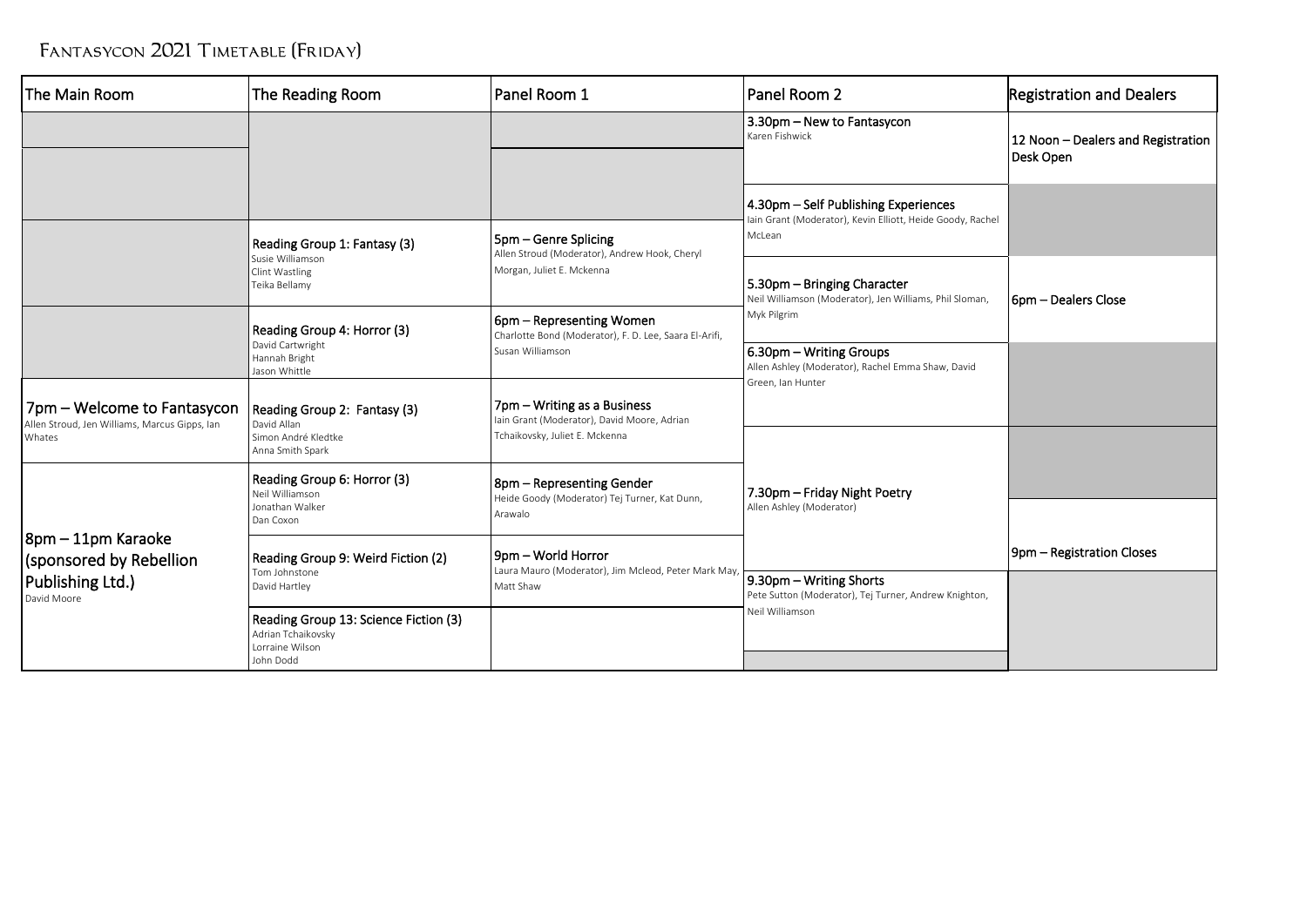## FANTASYCON 2021 TIMETABLE (SATURDAY MORNING/AFTERNOON)

| The Main Room                                                                                                                                                                                                   | The Reading Room                                                           | Panel Room 1                                                                                                         | Panel Room 2                                                                                                               | Panel Room 3                                                                                               | <b>Registration and Dealers</b> |
|-----------------------------------------------------------------------------------------------------------------------------------------------------------------------------------------------------------------|----------------------------------------------------------------------------|----------------------------------------------------------------------------------------------------------------------|----------------------------------------------------------------------------------------------------------------------------|------------------------------------------------------------------------------------------------------------|---------------------------------|
|                                                                                                                                                                                                                 |                                                                            | 9.00am - Fairy Tales and Folk Lore<br>Anna Smith Spark (Moderator), Teika<br>Bellamy, Charlotte Bond, Lucy Hounsom   | l 9.00am to 10.30am –<br><b>Short Story Workshop</b><br>Shona Kinsella                                                     | 9.00am to 10.30am<br>- Self Publishing Workshop<br>Heide Goody, Iain Grant, Rachel McLean                  | 9am Registration Desk Opens     |
|                                                                                                                                                                                                                 | 10am - Reading Group<br>3: Fantasy (3)                                     | 10am - Author Marketing<br>Richie Billing (Moderator), Michael R.<br>Miller, Graeme Reynolds, Simon André<br>Kledtke |                                                                                                                            |                                                                                                            | 10am Dealers room Opens         |
|                                                                                                                                                                                                                 | Lucy Hounsom<br>Gabriela Houston<br><b>Tiffani Angus</b>                   |                                                                                                                      | 10.30am - The Epic Fantasy Panel<br>Anna Smith Spark (Moderator), RJ Barker, Jen<br>Williams, Stephen Poore                | 10.30am - Neurodivergency<br>David Hartley (Moderator), Emily Inkpen,<br>Jonathan Walker, Rachel Emma Shaw |                                 |
|                                                                                                                                                                                                                 | 11am – Reading Group                                                       | 11am – Myths About Publishing<br>Juliet Mushens (Moderator), Marcus Gipps,<br>Dan Coxon, John Baker                  |                                                                                                                            |                                                                                                            |                                 |
| l11am – Launch: Luna Press<br>Francesca T Barbini, John Dodd, Cheryl Morgan,<br>Lorraine Wilson, Allen Stroud                                                                                                   | 18: Horror (3)<br>Rosanne Rabinowitz<br>Stephen Oram<br>Duncan P. Bradshaw |                                                                                                                      | 11.30am - Fantasy Book Swap (Podcast)<br>Ali Baker, Tiffany Angus                                                          | 11.30am - Damage<br>Richie Billing (Moderator) Jenni Coutts,<br>Peter Mark May, Rachel Emma Shaw           |                                 |
| 12 Noon – Launch: Unsung<br><b>Stories</b>                                                                                                                                                                      | Reading Group 5:<br>Fantasy (3)                                            | 12 Noon – Religion and Horror                                                                                        |                                                                                                                            |                                                                                                            |                                 |
| Dan Coxon, Ashley Stokes, Laura Mauro,<br>Gary Budden                                                                                                                                                           | Anna Stephens<br>Shona Kinsella<br>Arawalo                                 | lain Grant (Moderator), Jonathan Walker,<br>Simon Clark, Jason Whittle                                               | 12.30am - On Screen                                                                                                        | 12.30am - In Space                                                                                         |                                 |
| 1pm - Launch: Dead Ink<br>Dan Coxon, Robert Shearman, Lucie McKnight<br>Hardy, Gary Budden, Timothy J. Jarvis                                                                                                   | 1pm - Reading Group 8:<br>Fantasy (3)<br>Heide Goody<br>lan Hunter         | 1pm - Researching the Novel<br>Stewart Hotston (Moderator), Adrian<br>Tchaikovsky, Ashley Stokes                     | Myk Pilgrim (Moderator), Matt Shaw, Gavin Smith,<br>Adam Simcox                                                            | Tom Toner (Moderator), John Dodd,<br>Allen Stroud, Stark Holborn                                           |                                 |
| 2pm – Launch: Alchemy Press<br>17: Horror (3)<br>Peter Coleborn, Jan Edwards, Stephen Jones,<br>CC Adams<br>James Brogden, Mike Chinn, Pauline Dungate,<br>Susan York<br>Paul Finch, Tom Johnstone, Phil Sloman | 2pm – Reading Group                                                        | 2pm - Fantasy Literature<br>Allen Stroud (Moderator) Farah<br>Mendlesohn, Ali Baker, Ian Hunter.                     | 1.30pm – Representing Sexuality<br>iona Moore (Moderator), Sofia Rhei, Susie<br>Williamson                                 | 1.30pm – In Audio<br>Charlotte Bond (Moderator), Pippa Bailey,<br>Pauline Kirk, E. M. Faulds               |                                 |
|                                                                                                                                                                                                                 |                                                                            |                                                                                                                      | 2.30pm - Medieval Books by Jess                                                                                            | 2.30pm - System Thinking<br>Simon André Kledtke (Moderator), Angeline                                      |                                 |
| 3pm - Guest of Honour<br>Interview                                                                                                                                                                              | 3pm: Reading Group 15:<br>Science Fiction (3)<br>Kevin Elliott             | 3pm – Representing Race<br>Stewart Hotston (Moderator), CC Adams,<br>Arawalo, Saara El-Arifi                         | Hyslop<br>Jess Hyslop                                                                                                      | Trevena, Michael R. Miller                                                                                 |                                 |
| Jen Williams, Juliet Mushens                                                                                                                                                                                    | Faith (F. D. Lee)<br>Andrew Hook                                           |                                                                                                                      | 3.30pm - Independent Presses<br>Teika Bellamy (Moderator), David Stokes, Cheryl<br>Morgan, Peter Coleborn                  | 3.30pm – Beginning to Write<br>Rob Malan (Moderator), Lorraine Wilson,<br>Ashley Stokes, Damien Hine       |                                 |
| 4pm - Launch: Grimbold<br><b>Books</b>                                                                                                                                                                          | 4pm: Open Readings<br>Open to all                                          | 4pm The Art of Fantasy and Horror<br>Duncan Bradshaw (Moderator), Jenni Coutts<br>Chrissey Harrison, Stephen Jones   |                                                                                                                            |                                                                                                            |                                 |
| Pete Sutton                                                                                                                                                                                                     |                                                                            |                                                                                                                      | 4.30pm – Post-Lockdown Mental Health  4.30pm – Authors and Social Media<br>Dan Coxon (Moderator), David Cartwright, Justin | James Worrad (Moderator), Ben Marrow,                                                                      |                                 |
|                                                                                                                                                                                                                 |                                                                            |                                                                                                                      | ee Anderson, Kat Dunn                                                                                                      | Graeme Reynolds                                                                                            |                                 |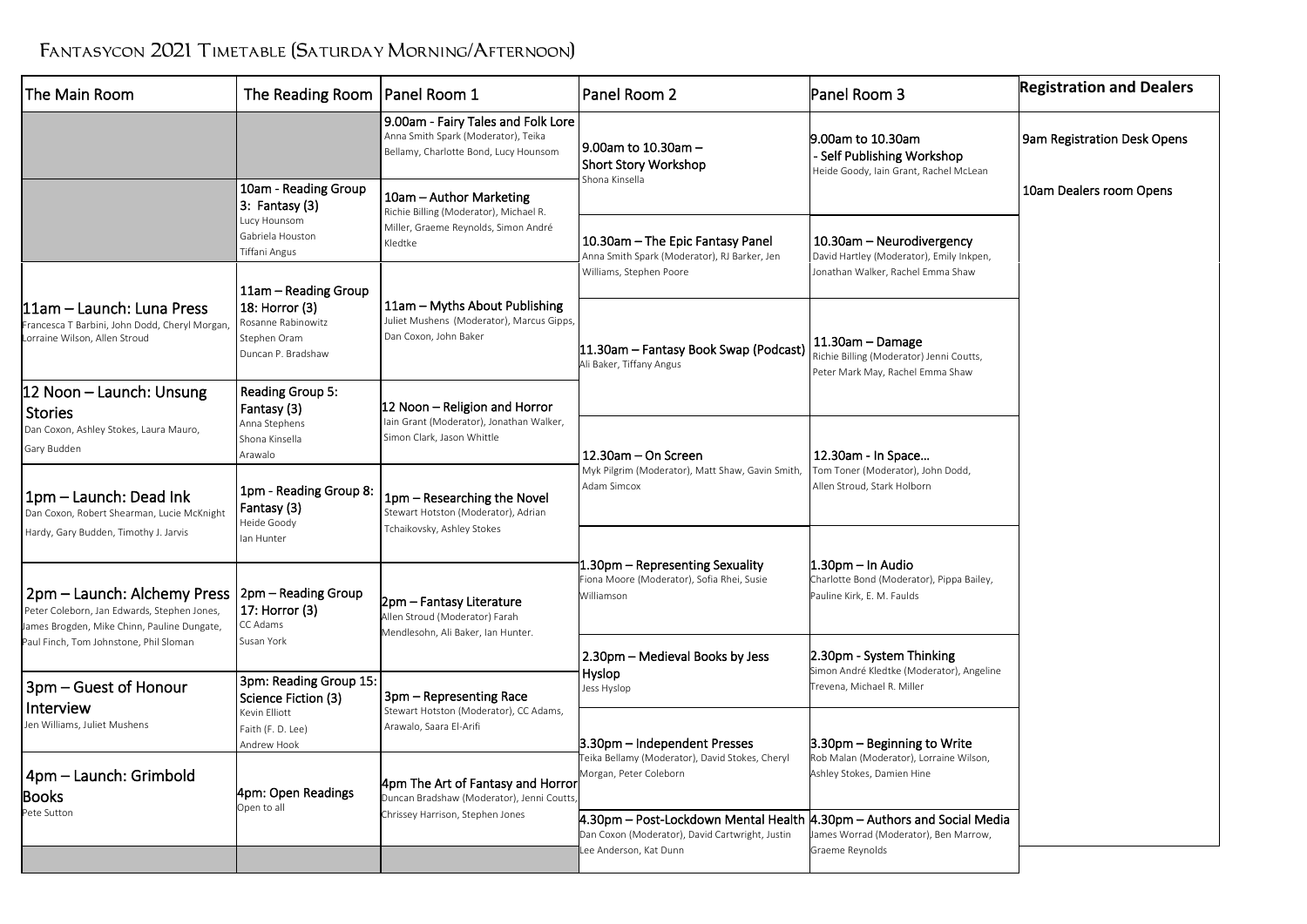|  | FANTASYCON 2021 TIMETABLE (SATURDAY AFTERNOON/EVENING) |
|--|--------------------------------------------------------|
|--|--------------------------------------------------------|

| The Main Room                                                                                            | The Reading Room                                                                                             | Panel Room 1                                                                                                                                                                                                                                                                                       | Panel Room 2                                                                                                             | Panel Room 3                                                                                                               | <b>Registration and Dealers</b> |
|----------------------------------------------------------------------------------------------------------|--------------------------------------------------------------------------------------------------------------|----------------------------------------------------------------------------------------------------------------------------------------------------------------------------------------------------------------------------------------------------------------------------------------------------|--------------------------------------------------------------------------------------------------------------------------|----------------------------------------------------------------------------------------------------------------------------|---------------------------------|
| 5pm - Launch: Black Shuck<br>Steve Shaw, Andrew Hook, Sarah Lotz, Lucie<br>McKnight Hardy, Teika Bellamy | 5pm - Reading Group 7<br>Ai Jiang<br>Tamanna Dhuppad                                                         | 5pm - Editors<br>Pete Sutton (Moderator), Carlie M. A.<br>Cullen, Peter Coleborn, Juliet Mushens                                                                                                                                                                                                   | 5.30pm - This is not me, but it is my<br>voice<br>F. D. Lee (Moderator), Mike Brooks, Anna<br>Stephens, Susan Williamson | 5.30pm – Games and Gaming<br>John Dodd (Moderator), Stark Holborn, Laura<br>Mauro, Amy Brennan                             |                                 |
| 6pm – Launch: Wizards Tower                                                                              | 6pm – Reading Group<br>10: Fantasy                                                                           | 6pm - No Seriously, We *Have*<br>Always Fought: Developing<br><b>Historical Awareness in SFF</b><br>Fiona Moore (Moderator), Ali Baker, Farah<br>Mendlesohn, Lorraine Wilson<br>7pm – The Mythic & The Darkness<br>Lucy Hounsom (Moderator), James Worrad,<br>Rosanne Rabinowitz, Gabriela Houston |                                                                                                                          |                                                                                                                            | <b>l</b> 6pm Dealers Closes     |
| l Press<br>Cheryl Morgan, Juliet E. Mckenna                                                              | Justin Lee Anderson<br><b>Adam Simcox</b><br>Kit JKB Power                                                   |                                                                                                                                                                                                                                                                                                    | 6.30pm - Worldbuilding for the Reader<br>Peter Newman (Moderator), Shona Kinsella, Mike<br>Brooks, David Green           | 6.30pm - Reviews on Trial<br>Pippa Bailey (Moderator), Jim Mcleod, Dave<br>Watkins                                         |                                 |
|                                                                                                          | 7pm – Reading Group<br>11: Fantasy                                                                           |                                                                                                                                                                                                                                                                                                    |                                                                                                                          |                                                                                                                            |                                 |
| 7.30pm – Guest of Honour<br>Interview                                                                    | Gary Couzens<br>Tej Turner<br>Peter Sutton                                                                   |                                                                                                                                                                                                                                                                                                    | 7.30pm - Words and Pictures<br>Robert Malan (Moderator), Clint Wastling, Allen<br>Ashley, Andrew Knighton                | 7.30pm -Children's Fiction and YA<br>Ali Baker (Moderator), Sofia Rhei, Marisa<br>Noelle. Damien Hine                      |                                 |
| Marcus Gipps, Shona Kinsella                                                                             | 8pm – Reading Group<br>14: Fantasy<br>RJ Barker<br>Juliet E Mckenna<br>David Wragg                           | 8pm - The Horror, The Weird,<br>The Supernatural<br>Graeme Reynolds (Moderator), Pauline<br>Kirk, Simon Clark, Jason Whittle<br>9pm – The Street<br>David Green (Moderator), Russell Smith,<br>Angeline Trevena, Phil Williams                                                                     |                                                                                                                          |                                                                                                                            | 8pm Registration Desk Closes    |
|                                                                                                          |                                                                                                              |                                                                                                                                                                                                                                                                                                    | 8.30pm - Fiction and the World Around<br>Us.<br>Amanda Read (Moderator),<br>Amy Brennan, Sofia Rhei, Rosanne Rabinowitz  | 8.30pm - Families in Fantasy and<br>Horror<br>Anna Smith Spark (Moderator), Gabriela<br>Houston, Phil Sloman, Peter Newman |                                 |
|                                                                                                          | 9pm – Reading Group<br>12: Science Fiction<br>Stark Holborn, Allen Stroud                                    |                                                                                                                                                                                                                                                                                                    |                                                                                                                          |                                                                                                                            |                                 |
|                                                                                                          |                                                                                                              |                                                                                                                                                                                                                                                                                                    | 9.30pm - Post Pandemic Audiences<br>Eliza Mood (Moderator)<br>Adam Simcox, Marisa Noelle, Stephen Oram                   | $9.30pm - Music$ and Writing<br>Andrew Hook (Moderator), Neil Williamson,<br>Allen Stroud, Kevin McVeigh.                  |                                 |
|                                                                                                          | 10pm: Reading Group<br>19: Horror and Weird<br>Fiction<br>Chrissey Harrison<br>Phil Sloman<br>Charlotte Bond | 10pm – Dungeons and Disorderly<br>Dave Moore (Moderator), Emily Inkpen,<br>Anna Stephens, Anna Smith Spark, Russell<br>A. Smith, Mike Brooks, Stewart Hotston                                                                                                                                      |                                                                                                                          |                                                                                                                            |                                 |
|                                                                                                          |                                                                                                              |                                                                                                                                                                                                                                                                                                    |                                                                                                                          | 10.30pm - Tales from the Dark with<br>Kit Power<br>Kit Power (Moderator), Laura Mauro, CC                                  |                                 |
|                                                                                                          |                                                                                                              |                                                                                                                                                                                                                                                                                                    |                                                                                                                          | Adams, Marian Womack, David Watkins                                                                                        |                                 |